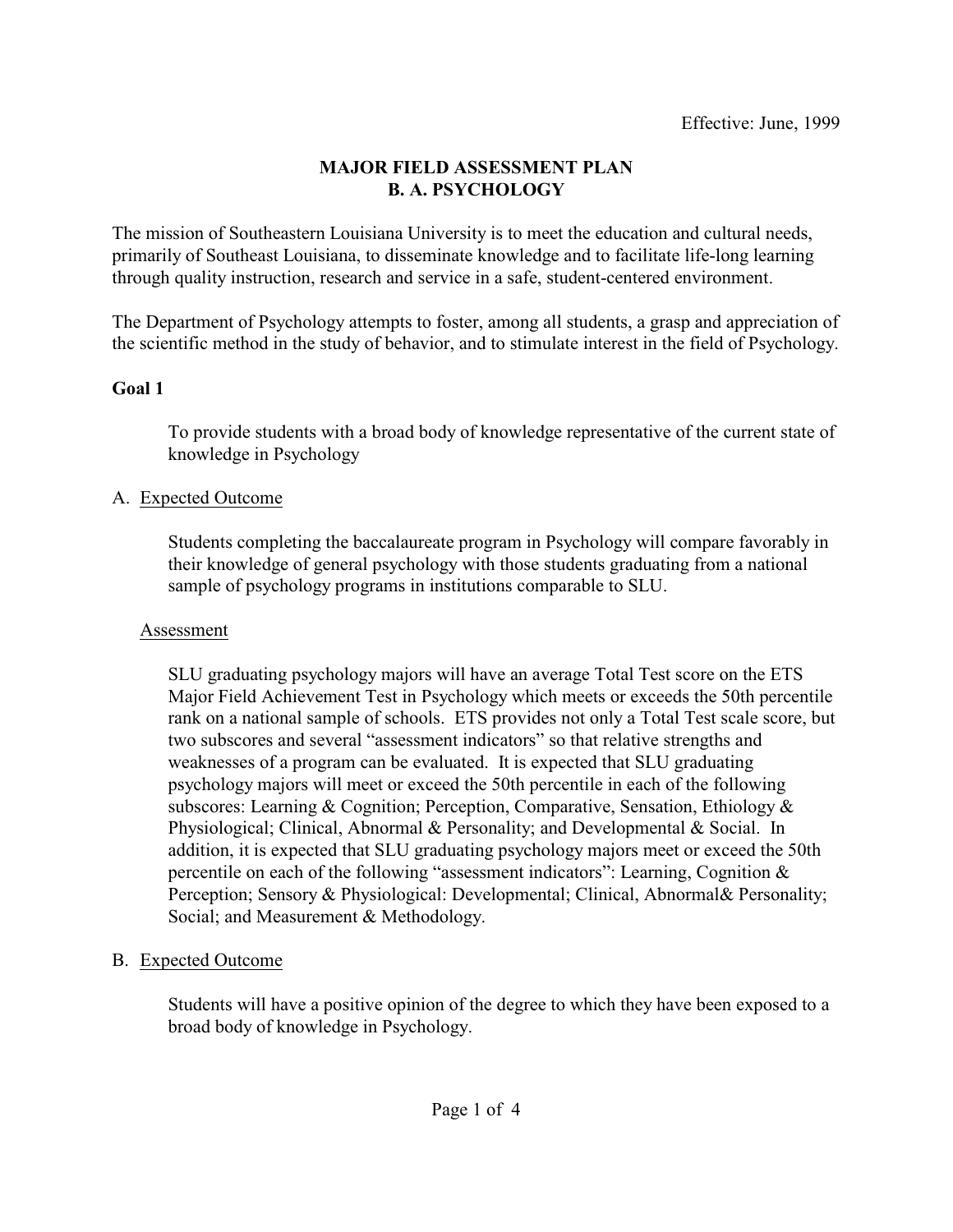#### Assessment

- a. All psychology majors are required to take either Psychology 333 or Psychology 334. During this time they will take the "Psych 333/334 Questionnaire" and will rate the Department positively (i.e. above "3.0") in terms of success in exposing them to a broad body of knowledge in Psychology and as this being more important now than when they took their first psychology course.
- b. Based upon the SLU Exit Survey, students will have positive scores on this goal.

### **Goal 2**

Foster students' grasp and appreciation of the scientific method in psychology.

# A. Expected Outcome

Psychology majors will demonstrate the application of the scientific method to an actual research question.

### Assessment

In a required upper level research class (Psyc 333 or 334), psychology majors will produce a written manuscript of publishable quality from beginning to end that requires the student to be able to conceptualize the targeted phenomenon into scientific research terms, and generate one or more testable hypotheses.

# B. Expected Outcome

Students completing the baccalaureate program in Psychology will compare favorably in their knowledge of research methodology with those students graduating from a national sample of psychology programs in institutions comparable to SLU.

# Assessment

SLU graduating psychology majors will take the ETS Major Field Achievement Test in Psychology and meet or exceed the 50th percentile on the Measurement and Methodology "assessment indicator".

# C. Expected Outcome

Psychology majors will feel confident in their abilities to conduct psychological research.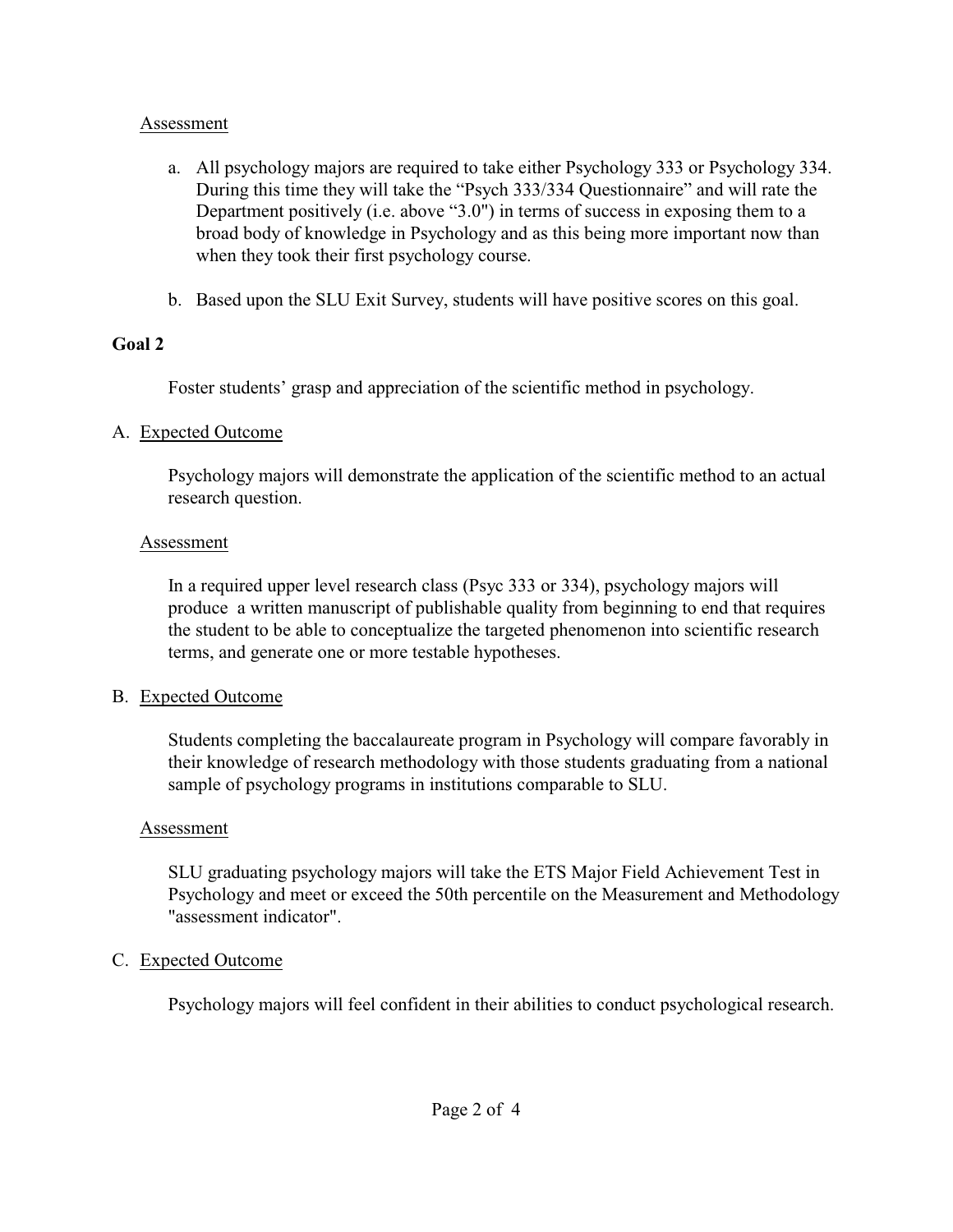#### Assessment

- a. Based on the "Psych 333/334 Questionnaire", at least 80% of those students taking Psychology 333 or 334 will rate themselves as being able to demonstrate the following skills with only minimal supervision--collect data, do background research, formulate a set of hypotheses, write up an Introduction section, write up a methods section, graph data, use statistics, write results section, and write discussion section.
- b. Based upon the SLU Exit Survey, students will have positive scores on this goal.

# **Goal 3**

Students graduating with a bachelor's degree in psychology should desire to and be qualified for graduate study in behavioral sciences

# A. Expected Outcome

The rate of admittance into graduate schools in the behavioral sciences will compare favorably with other students graduating from a national sample of psychology programs in institutions comparable to SLU, and who apply for graduate work in the field. Once in a graduate program, the level of academic performance will compare favorably with other students graduating from institutions comparable to SLU.

### Assessment

- a. In the Undergraduate Alumni survey, at least 25% of psychology majors will indicate that they are currently pursuing an advanced degree in the Behavioral Sciences.
- b. SLU graduating psychology majors will have an average Total score on the ETS Major Field Achievement Test in Psychology which meets or exceeds the 50th percentile rank on a national sample of schools
- c. On the SLU Exit Survey, students will rate the Department positively (i.e. an average sore of above 3.0) on the item "How satisfied are you with the degree to which the Psychology Department prepares qualified students for further education in the Behavioral Sciences?"
- d. On the SLU Exit Survey, at least 25% of graduating Psychology majors will indicate they are accepted in graduate school, or intend to go to graduate school

# B. Expected Outcome

Psychology majors will feel that they are prepared to attend graduate school.